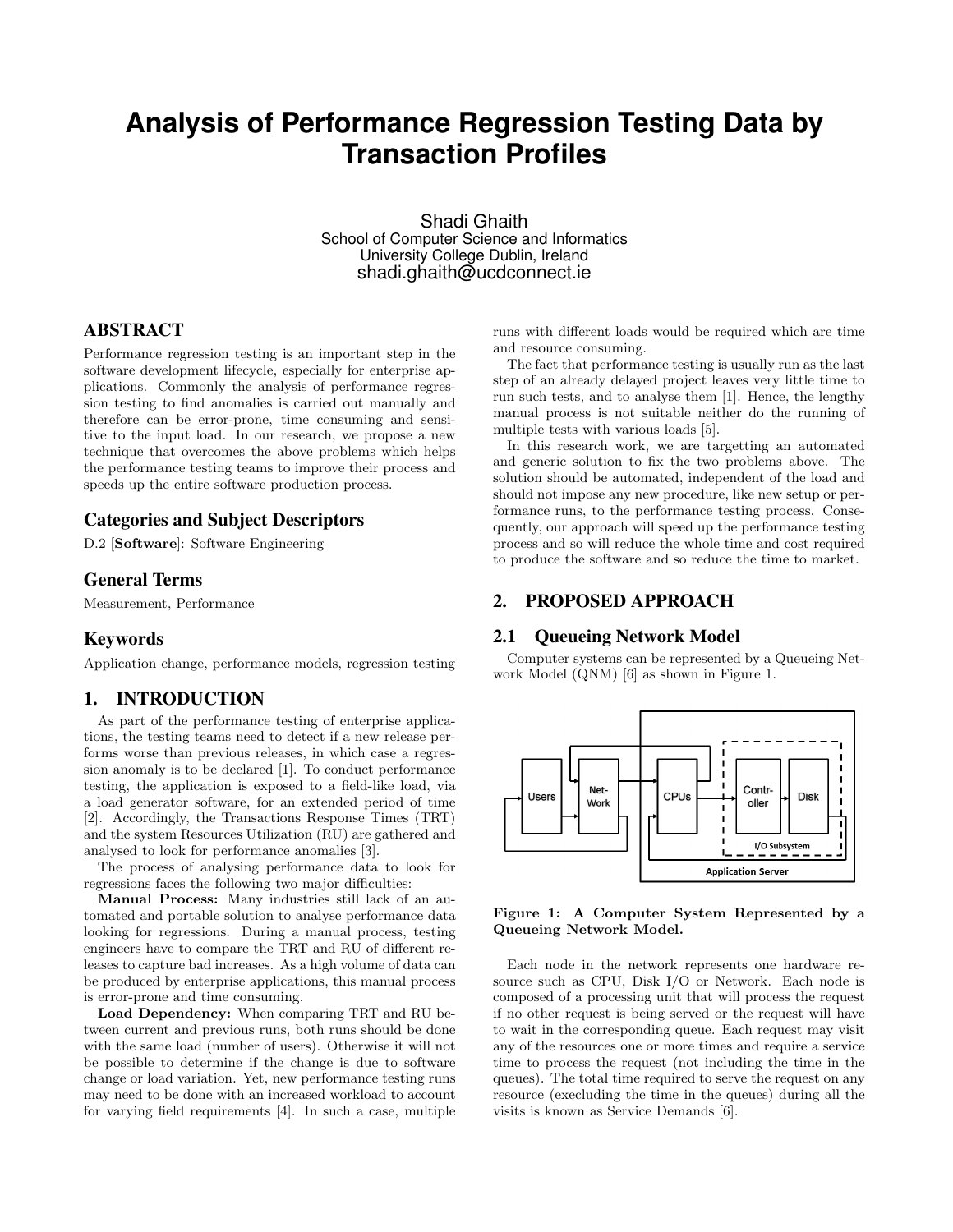The QNM shown in Figure 1 can be represented as shown in Figure 2 if the BCMP theory [6] holds true. BCMP network is a class of queueing network for which a product-form equilibrium distribution exists. It is named after the authors of the paper where the network was first described.



Figure 2: Representation of Computer System by Applying the BCMP Hypotheses.

### 2.2 Transaction Profile

Transaction Profile (TP) is defined as a series of service demands experienced by a transaction on all system resources [7]. It is considered as the minimum bound of TRT or the TRT when the request is the only one on the system. It can be represented as shown in Figure 3.



Figure 3: Comparison of TP for "New Products" Transaction Between Two Releases.

On one hand the TP represents the performance of the transaction and may change only if the application changes in a way that affects its performance. Such changes include more visits to a certain resource (e.g. the hard disk), an increase in the processing time of a certain resource, requiring new resources such as introducing a call to the database server. These changes affect the service demands and consequently the TP. On the other hand load applied to the system does not affect the TP which is defined as the time required to process the transaction on the resources' processing unit excluding the time on the queue. Therefore in this paper, we propose to use the TP concept in regression testing to highlight performance regressions caused by application changes and overcome the two challenges of the performance regression testing, namely the manual process and load dependency.

The central premise here is:-

An automated (or visual) comparison of the TPs between the two releases will highlight the performance regressions caused by application changes as opposed to those caused by load variations.

This approach is depicted in Figure 3. It shows the TP comparison of the "New Products" transaction between two releases and shows that the new release contains a regression in the application code that caused an increase of the CPU utilization on the server machine.

#### 2.3 TP Run Report

In order to utilise the TP approach in performance regression testing, we designed the TP Run Report shown in Figure 4.



Figure 4: TP Run Report.

The TP Report Summary shown in Figure 4a shows the TPs which values in the new run deviates from their values in the previous run by a pre-set threshold of 3%. Each of these transactions corresponds to a potential performance regression caused by an application change. To get more information about each of these regressions, the user can click on the link under any of those deviation values to get the corresponding Detailed TP Graph shown in Figure 4b. This gives detailed information about the per-component contribution to the TP deviation.

#### 2.4 Our Approach to Obtain TP

It is possible to measure the TP using a special setup equipped by a load generator software such as JMeter [8]. We think that introducing such a step to the testing process is considered as an extra overhead that makes the approach less attractive. So we propose to calculate the TP using data already produced by performance testing process (TRT and RU) and the QNM of the testing system.

To explain our approach, we first describe the use of TP in capacity management process [7] which is depicted in Figure 5. At the left hand side we see the inputs in this process which are the workload information and the service demands. The service demands are measured as mentioned above. The QNM in the centre of Figure 5 is generated to represent the system for which the capacity is to be calculated. This model is solved via a variety of tools such as Java Modelling Tool (JMT). Upon solving the model, the RU and TRT for the various resources/transactions are calculated which forms the output of the capacity management process. The input workload information and the QNM are then varied to evaluate the system capacity.

It can be noticed that the output parameters of the capacity management process (TRT and RU) are the data available to the performance regression testing process. The QNM is also available knowing the testing system. Also, the workload information can be found from the load gen-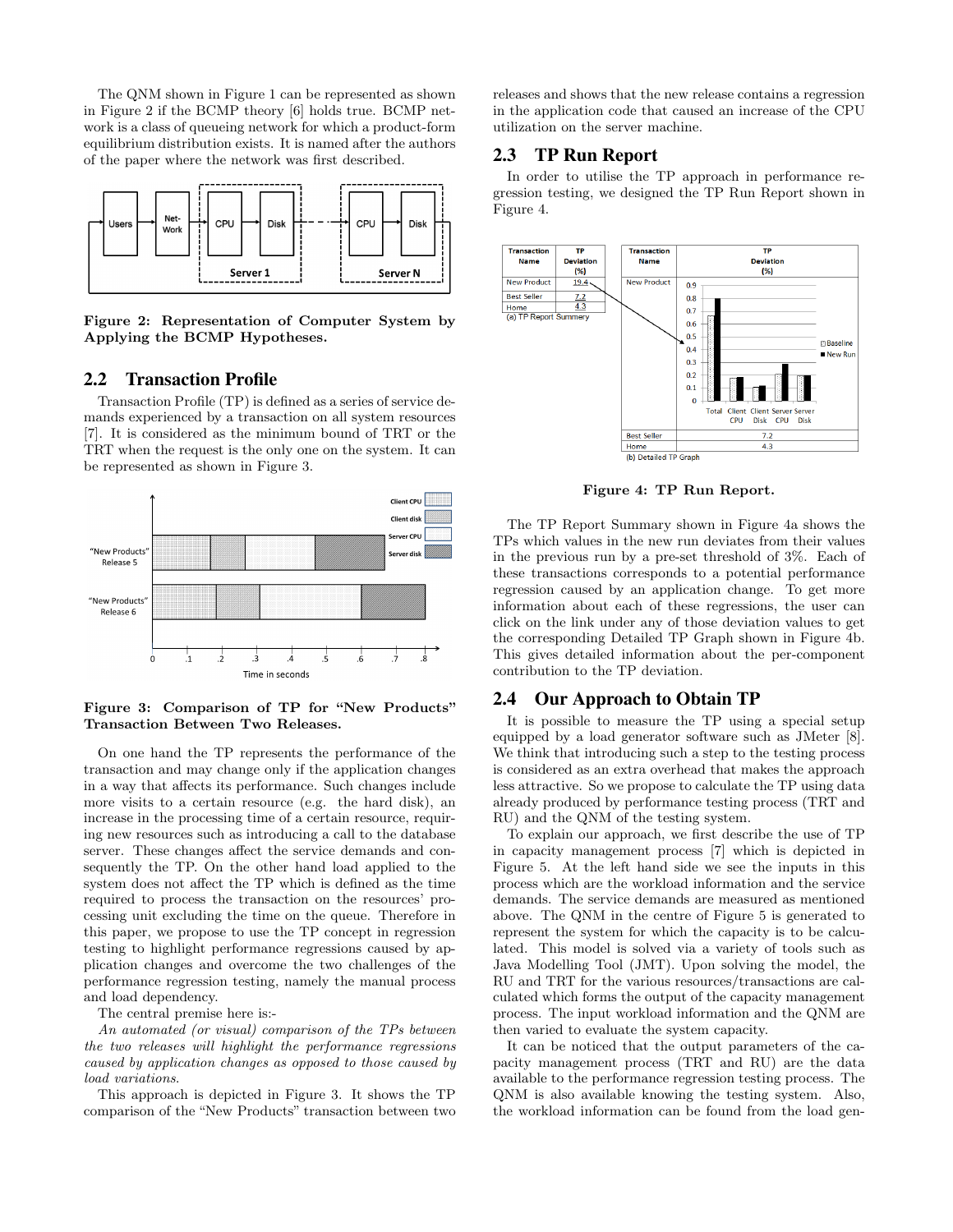

Figure 5: Capacity Management Approach.

erator scripts. Given these data, we propose the reverse process shown in Figure 6 to calculate the service demands and hence the corresponding TPs.



Figure 6: Proposed Performance Regression Testing Process.

The QNM can be reverse-solved using JMT (or similar tools) by applying a search based approach as shown in Figure 7. The model is first solved with an initial TP value (such as one from the previous run). The calculated TRT and RU are then compared with the target ones (available from performance testing). If they do not match the input TP is adjusted and the QNM is solved again. This is continued until the calculated and target TRT, RU match in which case the required TP is found.



Figure 7: Reverse-solve Queueing Network Model.

# 2.5 System Overview

Figure 8 shows the entire proposed system. The performance regression New Run Data is used as an input to the process in addition to the TP of Previous Run(s). The Load Generator data is parsed to find the transaction types, TRT's and transaction rates. The System Monitoring data is parsed to get the resources types and RU's. The transaction and resources types are used to build the QNM as shown in Figure 2. Then all of the TRT, RU and the transaction rates along with the QNM are used to calculate the TPs of the various transactions as shown in Figure 6. Those TPs are then compared to the TP Previous Run(s) ones to generate the TP Run Report as shown in Figure 4.

#### 3. METHODOLOGY AND CONTRIBUTION

Our research is conducted in the following four phases: Validation of TP: In this phase we verified that the TP provides an accurate representation of the performance characteristics of the transactions of an open source web 2.0 application. This has been achieved by measuring the TP via JMeter software [8] in a way similar to the techniques used in the capacity management. From this experiment we found that TP truly represents the performance characteristics of the transaction and only changes when we introduce performance overheads to the software code for particular transactions. A detailed description of this work can be found in our previous work [9].

Implementation: We implemented the solution shown in Section 2.5. We parsed the data produced by the load generator and monitoring tools to obtain various resources and transactions information. We built the QNM of the system from these data as shown in Figure 2 and reversely solved the model to get the TP of the various transactions as described in Section 2.4. We then automatically produced the TP Run Report.

Evaluation: The solution was verified on a sample open source web 2.0 application (JPetstore 6.0 [10]) by getting the TP with and without an introduced common performance bugs, for example missing indexes on database tables. We found that the solution is capturing the performance regression anomalies with a precision of 80%. These results have been included into a paper which is currently under review.

In addition to evaluating our approach on the open source web 2.0 application (JPetstore 6.0 [10]), we plan to validate the technique on a real large scale enterprise application. For this application we have access to a repository of the information for the various performance runs data over multiple releases. The data includes performance regression anomalies found by the current manual approach in each run. We will generate the TP Run Report for each of these releases and compare its results (performance regression anomalies) to the real ones in the repository.

The results of this part will be published in short paper.

Enhancements: In this phase we plan to account for software contentions in the QNM to simulate real life applications where the software resources, such as threads and data sources, can form the bottleneck of the system. This work will be published in a separate paper.

The contribution of our work is a new tool added to the toolbox of performance testing engineers that helps them identifying the performance regression anomalies.